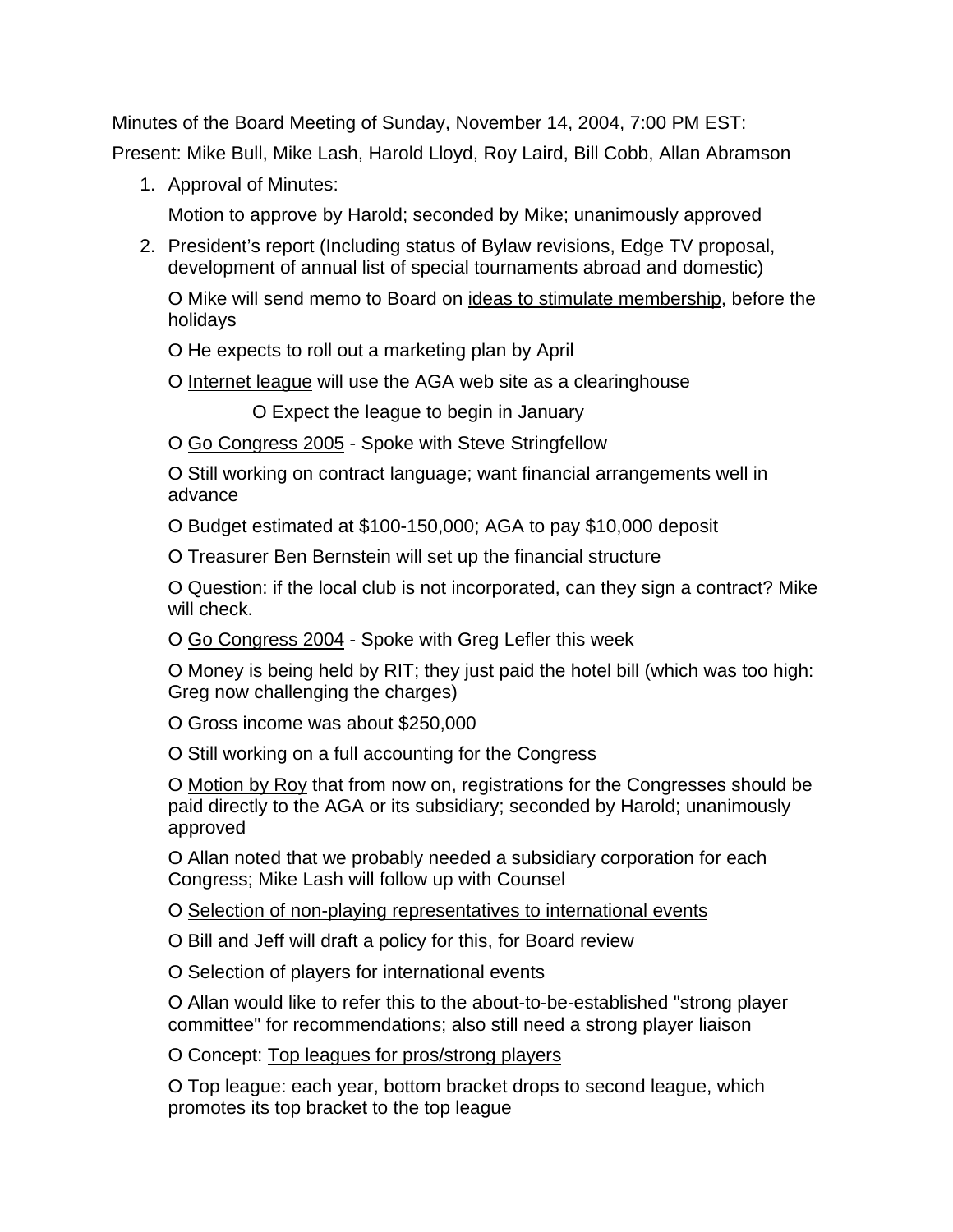O Allan to ask Sam Zimmerman for a ratings readout, to determine the "strong players" - this is expected to be those over seven dan, but need to look at those close to seven dan, too

O Concept: System to certify strong players as professionals

O This will take about a year to develop, with input from a committee of pros and strong players

O Bill and Roy noted their strong support for these two concepts

O The Board agreed to initiate an email discussion of how to find appropriate liaisons for these committees

## O Tournament coordination

O Fujitsu is coming up

O Still need to put together an annual list of major events, with schedules: URGENT

O Roy noted that Mary Laird has a pretty good list we can start with

O AGA Organizational Structure

O Mike proposed to send it to the Board next month

O Allan requested that he send it first to the Chapters, for two-three weeks comment period

O International Rules

O The international committee will begin work on a process to unify the rules

O We will play an active role on this committee (Chris Kirschner and Terry Benson)

## O AGA Financial Status

O First half of year report from the Treasurer

O Total assets down about \$4500; reserves still over \$260,000

## O Edge TV Contract

O Mike needs Board feedback on the last version of the contract

O The channel is expected to start in 2005, with contracts in place in 2006

O Mike will send it around again for Board review

## 3. Old Business

- a. Leadership Development Committee
- O Bill suggested that we explore Pete Schumer's interest in contributing to the AGA
- O Allan will follow up on this suggestion
- b. Vendor Liaison